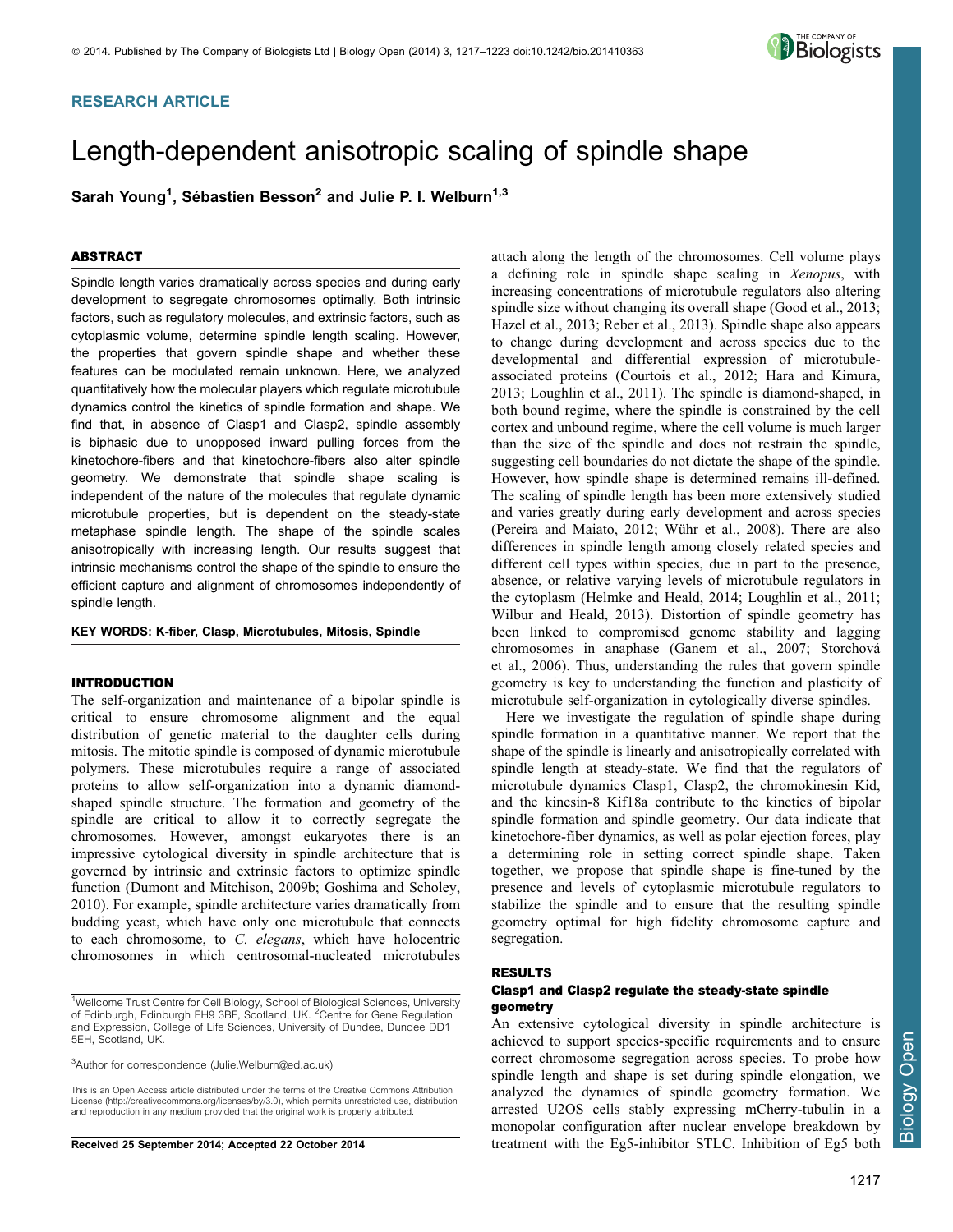<span id="page-1-0"></span>blocks centrosome separation in prophase [\(Bertran et al., 2011](#page-6-0); [Tanenbaum et al., 2008](#page-6-0); [Whitehead and Rattner, 1998](#page-6-0); [Woodcock et al., 2010\)](#page-6-0), and prevents spindle assembly during prometapahase across species [\(Blangy et al., 1995; Mayer et al.,](#page-6-0) [1999; Sawin et al., 1992; Whitehead and Rattner, 1998\)](#page-6-0). Upon release from the STLC-induced mitotic arrest, the spindle becomes bipolar, which allowed us to easily follow spindle assembly quantitatively, although there is an STLC-induced increase in merotelic kinetochore-microtubule attachments, which has the potential to interfere with the normal dynamics of spindle assembly [\(Lampson et al., 2004\)](#page-6-0). Maximal spindle elongation took place within 20 minutes after the onset of centrosome separation. To analyze the dynamics of spindle formation, we aligned the cells with respect to the time at which centrosome separation occurred, defined as the last point before which spindle length exceeds 5 µm. Following STLC washout, the spindle length of control cells elongated and reached a steadystate size of 12.1  $\pm$  1.7 µm within 20 minutes of centrosome separation. The spindle also rapidly reached its steady-state width of 9.5  $\pm$  0.6 µm.

Ch-TOG, Clasp1, and Clasp2 influence microtubule length by controlling microtubule plus-end dynamics ([supplementary](http://bio.biologists.org/lookup/suppl/doi:10.1242/bio.201410363/-/DC1) [material Fig. S1A,B](http://bio.biologists.org/lookup/suppl/doi:10.1242/bio.201410363/-/DC1)) ([Al-Bassam et al., 2012](#page-6-0); [Brouhard et al.,](#page-6-0) [2008; Komarova et al., 2009](#page-6-0); [Maffini et al., 2009; Maiato et al.,](#page-6-0) [2003; Mimori-Kiyosue et al., 2005](#page-6-0)). In addition to their localization to microtubule plus ends, ch-TOG and the Clasp proteins localize to subcellular structures including the kinetochore and the centrosome to direct correct chromosome segregation (Fig. 1A) ([Dionne et al., 2000; Maiato et al., 2003](#page-6-0); [Pereira et al., 2006\)](#page-6-0). To determine whether these microtubule regulators control spindle geometry, we next examined bipolar spindle elongation in absence of ch-TOG, Clasp1, or Clasp2. Upon STLC washout, ch-TOG depleted cells failed to separate their centrosomes, despite the presence of short microtubules (data not shown).

Upon depletion of Clasp1, Clasp2, or Clasp1/Clasp2 codepletion, the steady-state spindle length was shorter following STLC washout than in control cells (Fig. 1B,C; [supplementary](http://bio.biologists.org/lookup/suppl/doi:10.1242/bio.201410363/-/DC1) [material Fig. S1C\)](http://bio.biologists.org/lookup/suppl/doi:10.1242/bio.201410363/-/DC1). Spindles displayed a biphasic spindle assembly in the absence of Clasp1, Clasp2, or Clasp1/Clasp2 (Fig. 1B,C; [supplementary material Fig. S2A–D, Fig. S3](http://bio.biologists.org/lookup/suppl/doi:10.1242/bio.201410363/-/DC1)). During the elongation phase, the spindle length reached a maximum of 10.8  $\pm$  1.8 µm, 12.2  $\pm$  2.6 µm, and 7.1  $\pm$  1.9 µm for Clasp1, Clasp2, and Clasp1/Clasp2 depletion, respectively. This elongation phase was then followed by a contraction phase to a steady-state length that was significantly shorter than control cells  $(8.7 \pm 1.1 \mu m, 9.3 \mu m)$  $\pm$  1.2 µm, and 6.7  $\pm$  0.9 µm for Clasp1, Clasp2, and Clasp1/ Clasp2 depletion, respectively, [supplementary material Table S1](http://bio.biologists.org/lookup/suppl/doi:10.1242/bio.201410363/-/DC1)).



Fig. 1. Clasp1 and Clasp2 depletion triggers a biphasic spindle assembly phase and changes in spindle geometry. (A) Schematic diagram showing the localization of ch-TOG, Clasp1 and Clasp2 in a mitotic cell. The cell boundaries are represented in black, K-fibers, spindle microtubules and astral microtubules are represented in dark, medium and light green respectively. (B) Time-lapse imaging of U2OS cells expressing mCherry-tubulin after a STLC washout. Cells were treated with Control, Clasp1, Clasp2 and Clasp1/Clasp2 siRNA for 48 hours before imaging. The yellow asterisks represent the marking of the spindle pole used in the measurements of spindle length, using OMERO. (C,D,F) Graphs representing the average spindle length, width and aspect ratio and the corresponding SD, defined in panel E during elongation for each condition described in panel B. Scale bar: 10 µm.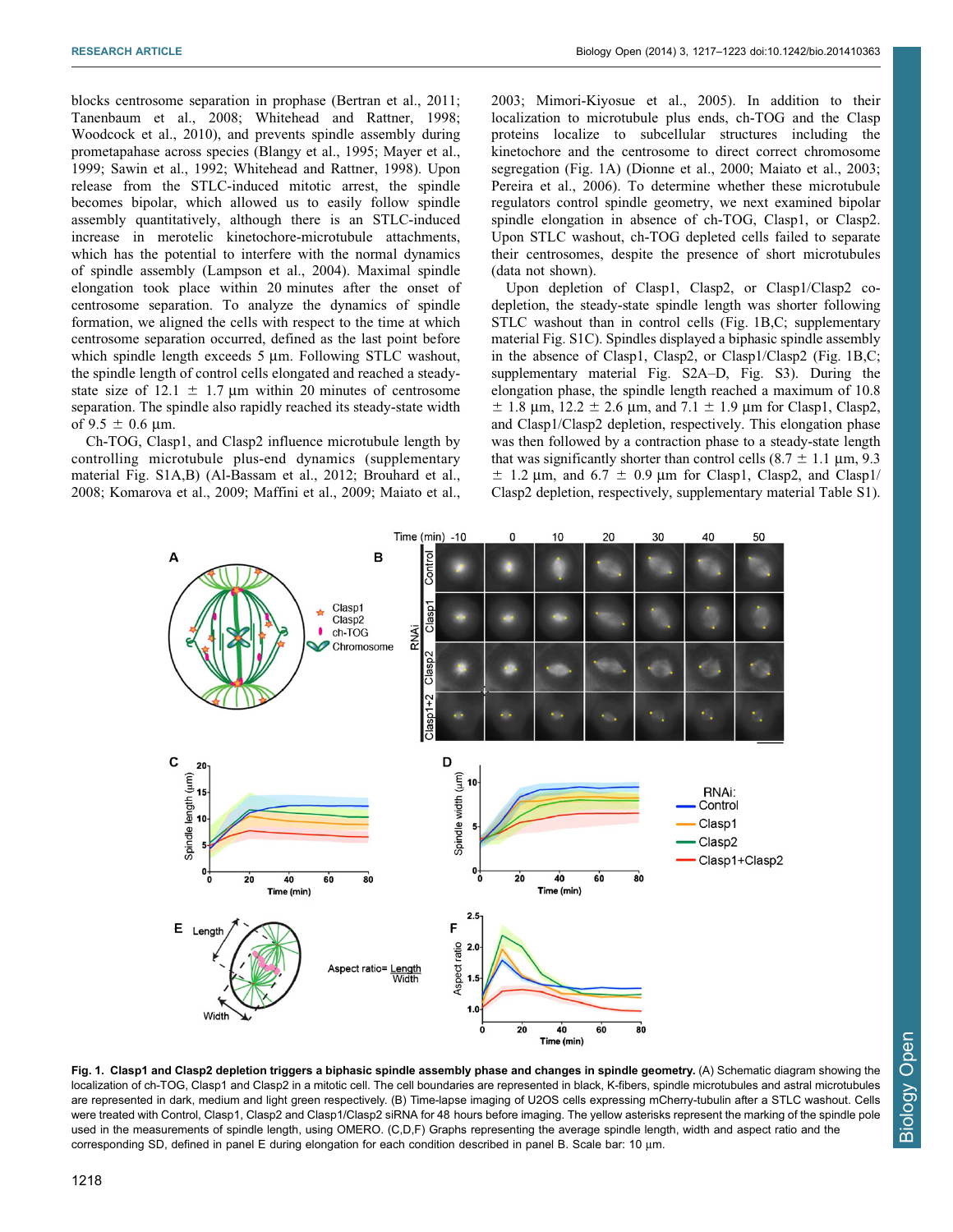Spindle width was also reduced in Clasp1, Clasp2, and Clasp1/ Clasp2 depleted cells (8.3  $\pm$  0.4 µm, 8.0  $\pm$  0.9 µm, 6.6  $\pm$  1.1 µm, respectively, [Fig. 1D](#page-1-0)) compared to control cells  $(9.5 \pm 0.6 \text{ }\mu\text{m})$ . However, in contrast to spindle length, the increase of spindle width in Clasp-depleted cells was monophasic.

We next analyzed the shape of the spindle defined as the aspect ratio or length-to-width ratio, during spindle elongation ([Fig. 1E](#page-1-0)). The aspect ratio of the spindle varied dramatically in absence of Clasp1 and notably Clasp2, revealing a plasticity of spindle shape during spindle elongation ([Fig. 1F\)](#page-1-0). At metaphase, Clasp1 and Clasp2 single depletions affected spindle shape, with a rounder shaped spindle compared to control cells [\(Fig. 1F](#page-1-0)). During spindle elongation, the aspect ratio of Clasp1/Clasp2 co-depleted spindles remained close to 1. These Clasp1/Clasp2 co-depleted spindles lost their diamond-like shape, with the spindle width nearing spindle length at steady-state equilibrium. Thus, in absence of Clasps, spindle shape was not maintained during the scaling of spindle length. Taken together, Clasps are critical to ensure the stabilization of the steady-state spindle length and the correct diamond-shaped spindle geometry.

## Kid antagonizes Clasps during spindle elongation

Polar ejection forces contribute to chromosome alignment by pushing chromatin away from the spindle poles during prometaphase ([Magidson et al., 2011](#page-6-0)). The kinesin-10 family chromokinesin Kid is the major contributor to polar ejection forces ([Bieling et al., 2010; Cane et al., 2013](#page-6-0); [Stumpff et al., 2012](#page-6-0)). We hypothesized that polar ejection forces could play a role in spindle shape. Kid depletion alone did not alter spindle length or width significantly by live-cell imaging (12.8  $\pm$  1.7 µm and 8.8  $\pm$  1.2 µm, respectively), in agreement with previous work ([Stumpff et al.,](#page-6-0) [2012](#page-6-0)), although a study measuring spindle length in Kid-depleted cells in fixed cells reported a small decrease in length [\(Fig. 2A–C\)](#page-3-0) ([Tokai-Nishizumi et al., 2005\)](#page-6-0). The final spindle width was however reached later than that of control cells, due to reduced polar ejection forces that position chromosomes during prometaphase ([supplementary material Fig. S2E,F\)](http://bio.biologists.org/lookup/suppl/doi:10.1242/bio.201410363/-/DC1) [\(Magidson et al., 2011](#page-6-0)). As Kid interacts with CLASP ([Patel et al., 2012\)](#page-6-0), we also tested whether Kid acts synergistically with Clasps during bipolar spindle formation. When Kid and Clasp2 were co-depleted, spindle length was restored to  $12.7 \pm 1.2$  µm and spindle width was not significantly modified, averaging  $8.5+0.9 \mu m$  ([Fig. 2A–C](#page-3-0); [supplementary material Table](http://bio.biologists.org/lookup/suppl/doi:10.1242/bio.201410363/-/DC1) [S1](http://bio.biologists.org/lookup/suppl/doi:10.1242/bio.201410363/-/DC1)). Under these conditions, Kid and Clasp2 were efficiently codepleted [\(supplementary material Fig. S1E\)](http://bio.biologists.org/lookup/suppl/doi:10.1242/bio.201410363/-/DC1). We also observed a similar rescue in spindle length following the co-depletion of Kid and Clasp1 (11.5  $\pm$  1.5 µm; [supplementary material Fig. S1F;](http://bio.biologists.org/lookup/suppl/doi:10.1242/bio.201410363/-/DC1) [Table S1](http://bio.biologists.org/lookup/suppl/doi:10.1242/bio.201410363/-/DC1)). Interestingly, the spindles did not contract after maximal elongation in Clasp1 or Clasp2 and Kid co-depleted cells, leading to the higher aspect ratio of Clasp2/Kid spindles ([Fig. 2D](#page-3-0)). Our data suggest that Kid-mediated polar ejection forces on their own do not alter the diamond-shape spindle geometry, but that Clasp1 and Clasp2 have a functional and antagonistic relationship with Kid for regulating spindle geometry.

## Clasps and Kid play antagonistic roles on kinetochore microtubule dynamics to regulate spindle length

At kinetochores, Clasps generate poleward flux on kinetochorefibers and increase plus end tubulin turnover ([Maffini et al., 2009](#page-6-0); [Maiato et al., 2003\)](#page-6-0). Kid depletion restored a monophasic elongation of the spindle in each individual Clasp depleted condition [\(Fig. 2A,B;](#page-3-0) [supplementary material Fig. S1F\)](http://bio.biologists.org/lookup/suppl/doi:10.1242/bio.201410363/-/DC1). Thus, we next focused on analyzing the functional relationship between Kid and Clasp2. To test whether Kid could alter spindle flux in absence of Clasp2, we measured microtubule poleward flux in a U2OS cell line expressing mCherry-tubulin and photoactivatable-GFP (PA-GFP)-tubulin. We first determined the flux rate in cells individually depleted for Clasp2 or Kid. Microtubule flux in Clasp2-depleted cells was significantly reduced (0.4  $\pm$  0.04 µm/ min, mean  $\pm$  sem) relative to control cells (0.6  $\pm$  0.03 µm/min), whereas Kid-depleted cells did not display significant changes in the flux rate (0.7  $\pm$  0.04 µm/min; [Fig. 2E,F](#page-3-0)), consistent with previous results ([Maffini et al., 2009; Wandke et al., 2012\)](#page-6-0). In contrast, we found that the flux rate was significantly higher in Clasp2/Kid co-depleted cells ( $0.5 \pm 0.04$  µm/min) compared to Clasp2 depleted cells and was comparable to control cells ([Fig. 2E,F](#page-3-0)). To test whether Kid and Clasp2 are acting on kinetochore-fibers or interpolar spindle microtubules, we measured microtubule plus end turnover, which appears as the decay of fluorescence intensity of the activated PA-GFP-tubulin mark. We found that fast spindle microtubule turnover at plus ends was not affected by Clasp2 or Kid depletion, suggesting the slower population of kinetochore-fiber microtubules might be modified ([Fig. 2G\)](#page-3-0). We could not measure with confidence the K-fiber turnover in our cell line, which did not allow us to test this hypothesis. Also, microtubule flux can be regulated both by minus and plus ends of microtubules in the spindle. Since spindle flux rate was affected by Clasp2 but spindle microtubule plus end turnover rate was not, our result indicates that Clasp2 may play its major role at the minus end of spindle microtubules as well as at kinetochore-fibers plus ends. Future work should test this model. In total, Kid antagonizes Clasp2 to restore spindle poleward flux and consequently restore metaphase spindle length.

## Clasps act on kinetochore-fibers and spindle microtubules to stabilize the spindle shape and length

Clasp1, Clasp2 and Kid may act antagonistically on the microtubule dynamics of kinetochore-fibers. To test whether the spindle contraction and changes in spindle geometry was due to the absence of Clasps at kinetochore-fiber ends, we examined spindle elongation in absence of kinetochore-fibers by depleting the kinetochore protein Nuf2. We first depleted Nuf2 alone, which results in abnormally long spindles ([Fig. 3A,B](#page-4-0); [supplementary](http://bio.biologists.org/lookup/suppl/doi:10.1242/bio.201410363/-/DC1) [material Fig. S2G,H](http://bio.biologists.org/lookup/suppl/doi:10.1242/bio.201410363/-/DC1)) consistent with prior work [\(DeLuca et al.,](#page-6-0) [2006](#page-6-0)). Upon Clasp2/Nuf2 co-depletion, the biphasic spindle assembly behavior was suppressed ([Fig. 3A,B;](#page-4-0) [supplementary](http://bio.biologists.org/lookup/suppl/doi:10.1242/bio.201410363/-/DC1) [material Fig. S2I,J\)](http://bio.biologists.org/lookup/suppl/doi:10.1242/bio.201410363/-/DC1). The spindle reached a steady-state spindle length of 12.8  $\pm$  2.3 µm, similar to control spindles [\(supplementary](http://bio.biologists.org/lookup/suppl/doi:10.1242/bio.201410363/-/DC1) [material Fig. S1C\)](http://bio.biologists.org/lookup/suppl/doi:10.1242/bio.201410363/-/DC1). We propose that upon end-on attachment of kinetochore-fibers to kinetochores, kinetochore-fibers generate an inward pulling force to stabilize the metaphase spindle. In the absence of Clasps, the shorter centrosome and spindle-generated interpolar microtubules determine the steady-state spindle length. Taken together, our data suggest that Clasp1 and Clasp2 act both on kinetochore-fibers, to enable a monophasic spindle elongation, and on spindle microtubules to set the steady-state spindle length.

## Kinetochore-fibers promote a diamond-shaped spindle

In the absence of kinetochore-fibers, there are no inward pulling forces acting at kinetochores to maintain the steady-state metaphase spindle architecture. We found that spindle width decreased in absence of kinetochore-fibers (8.7  $\pm$  1.2 µm and 9.0  $\pm$  1.0 µm for Nuf2/Clasp2 and Nuf2-depleted cells; [Fig. 3A,C\)](#page-4-0). To test how kinetochore-fiber dynamics modulate spindle shape, we generated long spindles without disrupting kinetochore-fibers by depleting the microtubule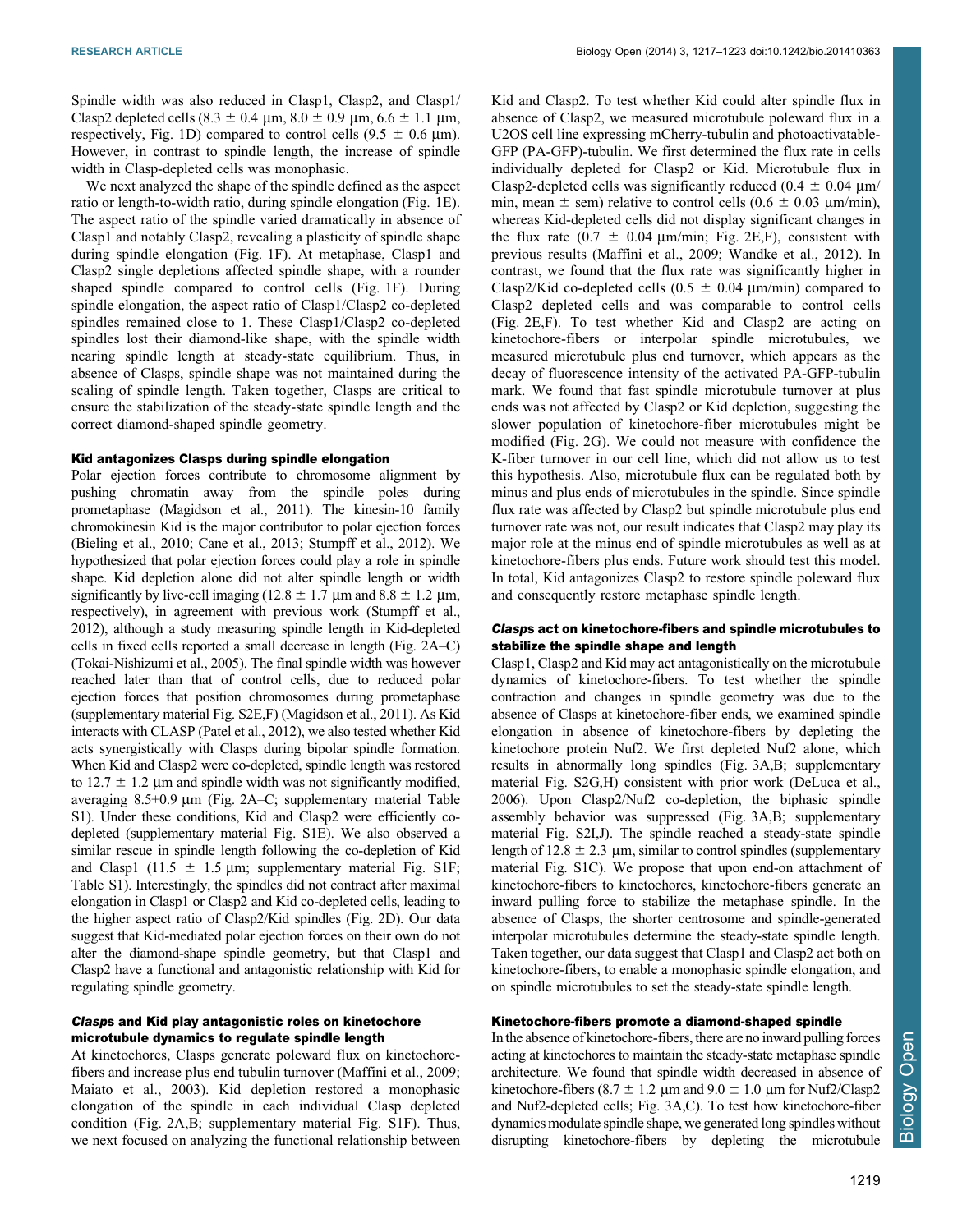<span id="page-3-0"></span>

Fig. 2. The chromokinesin Kid opposes Clasp1 and Clasp2 during spindle formation. (A) Time-lapse imaging of U2OS cells expressing mCherry-tubulin after a STLC washout. (B–D) Graphs representing the average spindle length, width

and aspect ratio and the corresponding SD, during elongation for each condition described in panel B. (E) Timelapse imaging of U2OS cells expressing mCherry-tubulin and PA-GFP-tubulin before and at 30 s intervals after photoactivation at 405 nm. (F,G) Quantification of microtubule poleward rate + SD and fast turnover + sem in cells treated with Control, Kid, Clasp2 or Clasp2/Kid siRNA. \*, \*\* and \*\*\* represent a  $P < 0.5$ ,  $P < 0.01$ and  $P<0.001$  respectively. Scale bars:  $10 \mu m$ .

depolymerase Kif18a. Kif18a-depleted spindles were abnormally long, averaging  $15.9 \pm 1.3$  µm [\(Fig. 3B](#page-4-0); [supplementary material Fig.](http://bio.biologists.org/lookup/suppl/doi:10.1242/bio.201410363/-/DC1) [S2G\)](http://bio.biologists.org/lookup/suppl/doi:10.1242/bio.201410363/-/DC1) ([Mayr et al., 2007; Savoian and Glover, 2010](#page-6-0); [Syrovatkina et al.,](#page-6-0) [2013\)](#page-6-0). Unlike Nuf2 depletions, spindle width also increased to 10.2  $\pm$ 0.8 µm following Kif18a depletion ([Fig. 3D](#page-4-0); [supplementary material](http://bio.biologists.org/lookup/suppl/doi:10.1242/bio.201410363/-/DC1) [Fig. S2H\)](http://bio.biologists.org/lookup/suppl/doi:10.1242/bio.201410363/-/DC1). Consequently, the aspect ratio was high in all long spindles, but was the most elevated in spindles lacking kinetochore-fibers, because width did not increase with increasing length. Thus, the dynamics of kinetochore-fibers play a role in shaping the spindle and maintaining a correct length-to-width ratio, which is essential to capture and align chromosomes correctly during metaphase.

## Spindle shape is determined by spindle length

Above, we found that changes in spindle length and width alter spindle geometry ([Fig. 4A\)](#page-5-0). Therefore, we sought to determine whether there are any general rules that govern spindle shape. To test this, we analyzed the aspect ratio of measured spindles Biology Open

**Biology Open** 

populations were present. Spindle width rapidly reached a steadystate equilibrium around 40 minutes after the initiation of elongation, regardless of the specific perturbation analyzed ([Fig. 1E,](#page-1-0) Fig. 2D, [Fig. 3E](#page-4-0)). During the early stages of spindle elongation, spindle length and width were not correlated ([Fig. 4B](#page-5-0)). However, at steady-state, there was a linear correlation between the aspect ratio and spindle length ([Fig. 4C,D](#page-5-0)). Longer spindles had a high aspect ratio, whereas the shortest spindles appeared circular, with an aspect ratio nearing 1. This is due to the fact that width and length do not scale with the same factor. Overall, our data suggest that spindle width and length are coupled anisotropically. Previous work has shown that spindle length and cell size are coupled [\(Good et al.,](#page-6-0) [2013; Hazel et al., 2013\)](#page-6-0). Our data demonstrate that spindle geometry is constrained, with spindle shape being linearly correlated with the length of the spindle.

independently of the specific perturbation when all microtubule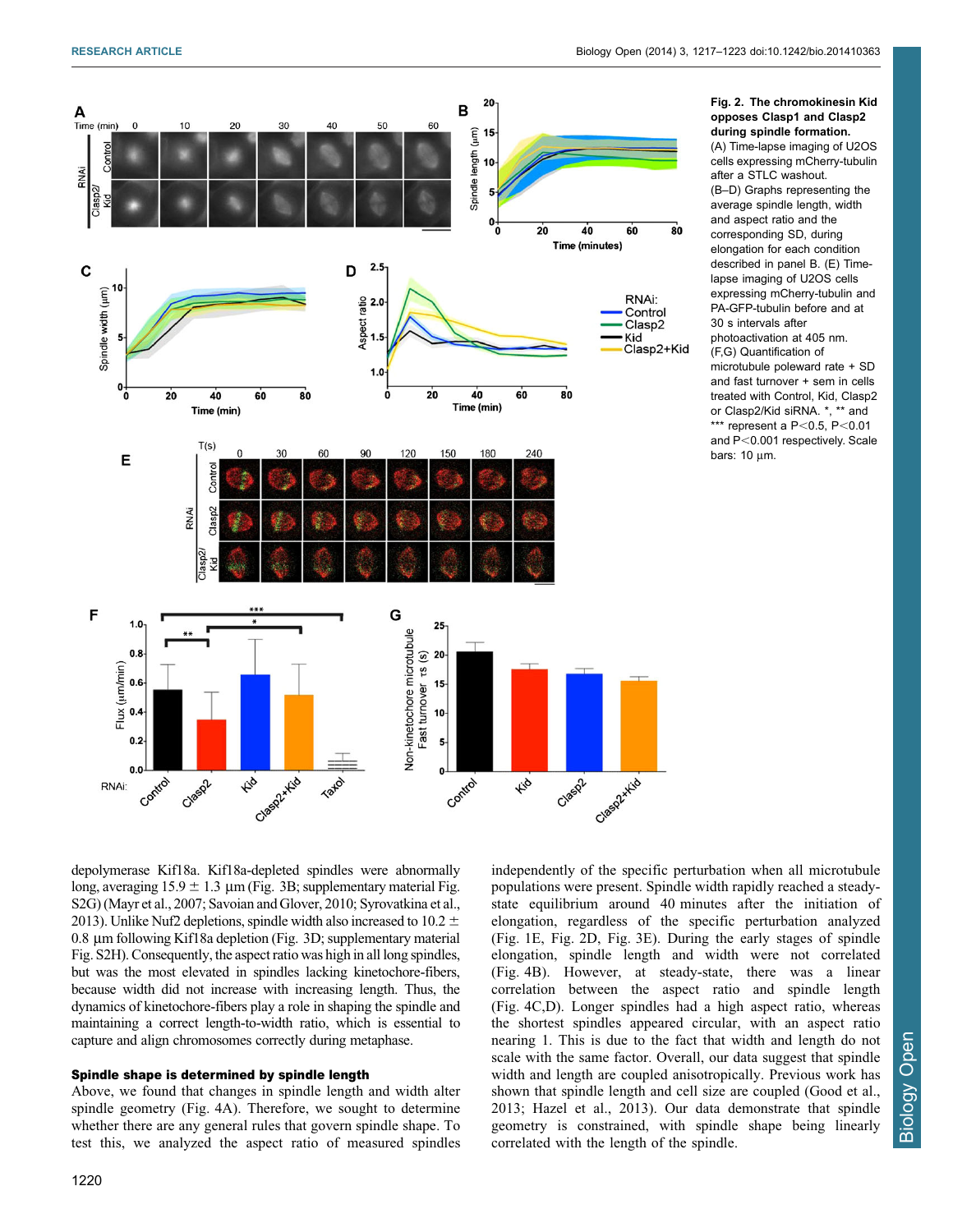<span id="page-4-0"></span>

#### Biological significance of spindle scaling

Our geometric and kinetic measurements show that there is a linear relationship between spindle length and width, irrespective of the spindle components. Such a coupling has also been observed with increasing concentrations of XMAP215 and in C. elegans, where width and length scaled with each other ([Hara and Kimura, 2013](#page-6-0); [Reber et al., 2013](#page-6-0)). Taken together, this suggests a universal behavior for the relationship between spindle width and spindle length. We propose that this geometrical coupling of spindle shape and length plays an important role in promoting correct chromosome segregation. During mitosis, the spindle needs to satisfy a minimum width so that it can capture and biorient chromosomes at the metaphase plate. Indeed, the inability to correctly scale the spindle geometry in tetraploid cells, where spindle width increases, but spindle length remains the same, leads to genomic instability (Storchova´ [et al., 2006](#page-6-0)). Incorrect kinetics of spindle geometry, through multipolar configurations, also cause merotelic attachments and lagging chromosomes in human cells [\(Ganem et al., 2009](#page-6-0)). Shorter spindles must remain wide to maximize the spatial ability to achieve chromosome capture and alignment. However, the geometry of the spindle has to be optimized to maximize the utilization of available and rate-limiting cellular resources, such as tubulin and microtubule-associated proteins. Thus, an increased spindle length results in moderate spindle widening and an oblongshaped spindle, as this is sufficient to promote efficient chromosome

congression. Spindle shape is therefore determined by its functional requirements and by the availability of its individual building blocks for self-organization.

Spindle composition changes during development and between cell type to regulate spindle length [\(Loughlin et al., 2011](#page-6-0); [Wilbur and](#page-6-0) [Heald, 2013](#page-6-0)). During development, cytoplasmic volume and cell boundaries play an important role in regulating spindle shape and length [\(Good et al., 2013; Hazel et al., 2013](#page-6-0)). However, there are intrinsic factors that, in an unbound regime, set the upper limit of spindle size and the spindle geometry (Good et al., 2013; Wühr et al., [2008](#page-6-0)). We demonstrated that spindle composition also affects spindle shape in a length-dependent manner. Thus, the cytoplasmic availability and regulation of the key regulatory microtubule players dictates the overall spindle length and shape. By ensuring a key spindle-length regulator is present in rate-limiting amounts or absent, the cell can modify the shape of the spindle. In total, these changes in spindle composition give rise to anisotropic scaling of the spindle and reveal a mechanism that generates spindle shape diversity.

During the early stages of development in C. elegans, anisotropic spindle scaling is also observed with decreasing cell volume ([Hara](#page-6-0) [and Kimura, 2013\)](#page-6-0). The geometry of the spindle may also vary with the number of chromosomes that need to be segregated and the type of kinetochores they contain ([Dinarina et al., 2009\)](#page-6-0). Extrinsic factors, such as mechanical stress on the spindle, also change the spindle shape ([Dumont and Mitchison, 2009a](#page-6-0)). Future work should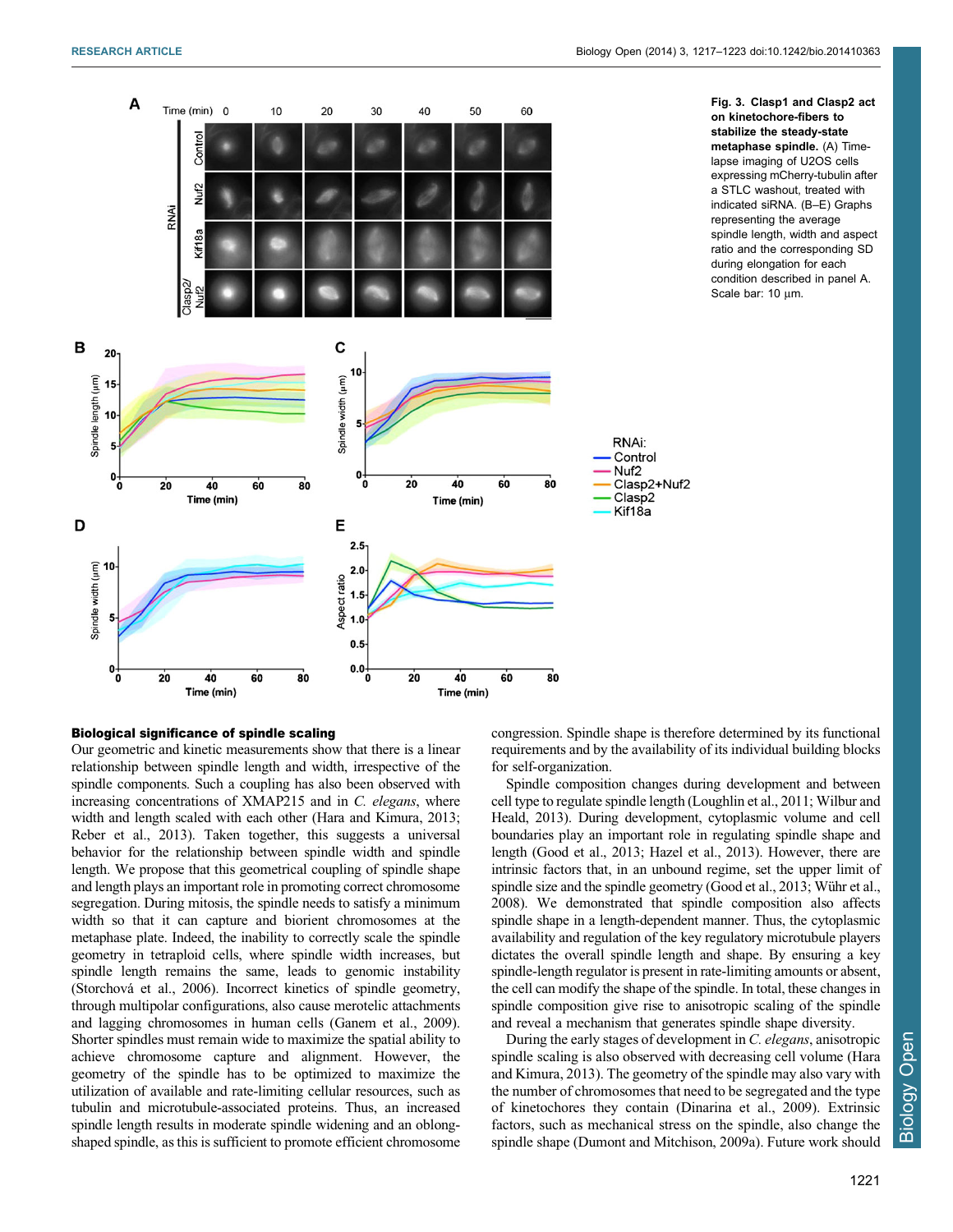<span id="page-5-0"></span>

Fig. 4. Spindle shape is modulated by regulators of microtubule dynamics. (A) Representative images of spindles for cells depleted with indicated siRNA. Graphs representing spindle width versus spindle length for conditions in (B) 10 minutes and (C) 70 minutes after centrosome separation for conditions described above. The dashed line represents theoretical isotropic scaling. (D) Graph representing spindle aspect ratio versus spindle length for conditions in panel A. Raw data (118 points) were fitted to a linear regression function ( $R^2$ =0.80). Scale bar: 10 µm.

address how spindle shape affects spindle mechanics and functions to ensure accurate chromosome segregation.

## MATERIALS AND METHODS Molecular biology and cell culture

The U2OS mCherry-tubulin PA-GFP-tubulin cell line was maintained in DMEM (Lonza) supplemented with 10% FBS, penicillin/streptomycin (Gibco) at 37°C in a humidified atmosphere with  $5\%$  CO<sub>2</sub>. Cells were plated on 18-mm glass coverslips coated with poly-L-lysine (Sigma– Aldrich) for immunostaining or 35-mm glass bottom microwell dishes (MatTek) for time-lapse imaging. RNAi experiments were conducted using RNAi MAX transfection reagent (Invitrogen) according to the manufacturer's guidelines. Previously published siRNA oligos were used to deplete Kif18a [\(Stumpff et al., 2008\)](#page-6-0), Clasp1 and Clasp2 [\(Mimori-](#page-6-0)[Kiyosue et al., 2005\)](#page-6-0), Kid [\(Tokai-Nishizumi et al., 2005](#page-6-0)) and Nuf2 ([DeLuca et al., 2006\)](#page-6-0). For experiments with small molecule inhibitors, the proteasome inhibitor MG132, the Eg5 inhibitor STLC and taxol were used at a final concentration of 10  $\mu$ M, 10  $\mu$ M and 1  $\mu$ M respectively.

#### Immunofluorescence and live-cell imaging microscopy

Immunofluorescence and live-cell imaging was performed as described ([Welburn et al., 2010\)](#page-6-0). Images were acquired on a DeltaVision Core microscope (Applied Precision). On average, experiments were repeated 3 times ([supplementary material Fig. S1D\)](http://bio.biologists.org/lookup/suppl/doi:10.1242/bio.201410363/-/DC1). For spindle length measurement, we measured the distance between the two microtubule organizing centers marked by maximum fluorescence of tubulin. The width was measured by taking the cross-section at the center of the spindle, marked by a decrease in tubulin density, due to chromosome mass. Spindle elongation alignment was performed using a MATLAB-based script. Data are reported as mean  $\pm$  SD, unless mentioned. Statistical analysis using an ANOVA with Tukey's test was performed using GraphPad Prism.

#### Photoactivation experiments

Images were acquired on a Leica SP5 Spinning Disc Confocal microscope using a  $63\times/1.4$  NA objective lens, with an additional  $5\times$  zoom. A 1.2  $\mu$ m  $\times$ 12.6 µm region of photoactivation was manually specified for each spindle prior to imaging. 5 pre-activation frames were acquired followed by a single 0.648 s pulse from a 405 nm laser to activate the GFP-a-tubulin. Postactivation images were acquired every 10 seconds for 300 seconds. Collected images were imported and stored onto an OMERO server ([Allan](#page-6-0) [et al., 2012\)](#page-6-0). Cells that underwent anaphase or with low signal-to-noise ratios were discarded from the analysis. For each candidate cell, the centrosome positions at each time point was marked as regions of interests using the built-in Measurement Tool in the OMERO.insight client. Statistical analysis using an ANOVA with Tukey's test was performed using GraphPad Prism.

Photoactivation analysis was performed using MATLAB (Mathworks) and the OMERO.matlab bindings as follows. For each time point, the image pixel data and the centrosome position were read from the server. The intensity profile was computed alongside the centrosome– centrosome line using a Radon transform. This intensity profile was background corrected by thresholding the low-pass filtered image, computing its Radon transform and subtracting it from the uncorrected intensity profile [\(supplementary material Fig. S4A,B\)](http://bio.biologists.org/lookup/suppl/doi:10.1242/bio.201410363/-/DC1). Photoactivation heat maps are generated by concatenating these background-subtracted intensity profiles [\(supplementary material Fig. S4C](http://bio.biologists.org/lookup/suppl/doi:10.1242/bio.201410363/-/DC1)). For each time point, the corrected intensity profile was fitted using a 1D Gaussian mixture model ([supplementary material Fig. S4D,E](http://bio.biologists.org/lookup/suppl/doi:10.1242/bio.201410363/-/DC1)). The amplitude and the position of these models yield the signals and position of the photoactivated spindle as well as the signal intensity background spindle.

MT flux speed was quantified by linearly fitting the position of the photoactivated signal as a function of time on the first 150 seconds ([supplementary material Fig. S4F](http://bio.biologists.org/lookup/suppl/doi:10.1242/bio.201410363/-/DC1)). MT turnover was quantified from the decay of the corrected normalized photoactivated spindle intensity. Background correction was performed by subtracting the background spindle signal intensity from the photoactivated spindle signal at each time point. The background-subtracted intensity was then normalized by the value of the first time point. Photobleaching correction was then performed using the averaged background-subtracted intensities from a series of control cells treated with  $1 \mu M$  of taxol. Each fully corrected intensity time-series was individually fitted by a double-exponential curve  $I=P_f$  $exp(-t/\tau_f)+P_s exp(-t/\tau_s)$ , where I is the proportion of the initial fluorescence intensity, P is the proportion of fluorescence decay due to the fast (f) or slow (s) process,  $\tau$  is the time constant for fluorescence decay of the fast (f) or slow (s) process, and t is time ([supplementary material Fig.](http://bio.biologists.org/lookup/suppl/doi:10.1242/bio.201410363/-/DC1) [S4G; Table S2](http://bio.biologists.org/lookup/suppl/doi:10.1242/bio.201410363/-/DC1)). The goodness-of-fit was estimated by computing the coefficient of determination from the norm of the residuals. For each condition, the mean flux and slow and fast turnover times were computed by averaging the fitted values of individual series. We did not report the slow turnover because of the heterogeneity of the K-fiber measurements.

Scripts are available at [http://welburn.bio.ed.ac.uk/resources.](http://welburn.bio.ed.ac.uk/resources)

## Abbreviations

PA: photoactivatable; STLC: S-Trityl-L-cysteine.